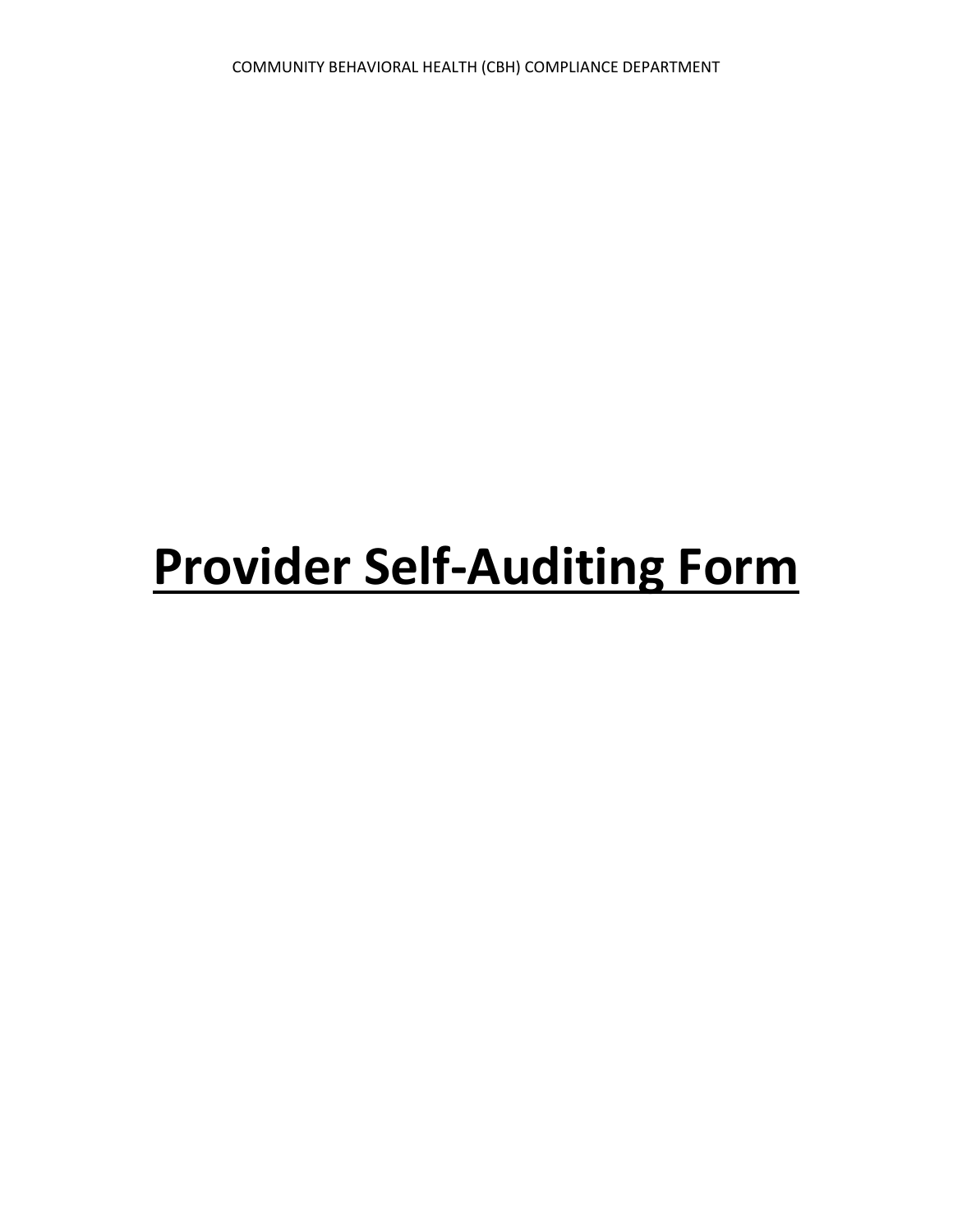**Background:** The Pennsylvania Medical Assistance (MA) Provider Self-Audit Protocol\* advises providers participating in Pennsylvania's MA program of three methods for conducting selfaudits in order to return identified overpayments and improper payments of MA funds:

**Option 1** - 100 Percent Claim Review

**Option 2** - Provider-Developed Audit Work Plan (**CBH Pre-Approval Required**) **Option 3** - Statistically Valid Random Sample (SVRS) (**CBH Pre-Approval Required**)

\*Pennsylvania MA Provider Self-Audit Protocol:

[http://dhs.pa.gov/learnaboutdhs/fraudandabuse/medicalassistanceproviderselfauditprotocol/i](http://dhs.pa.gov/learnaboutdhs/fraudandabuse/medicalassistanceproviderselfauditprotocol/index.htm) [ndex.htm](http://dhs.pa.gov/learnaboutdhs/fraudandabuse/medicalassistanceproviderselfauditprotocol/index.htm)

**Instructions:** There are two CBH documents required by the CBH Compliance Department for providers completing self-audits:

### **1. Provider Self-Auditing Form**

The **Provider Self-Auditing Form** contains details of the self-audit and must be completed by CBH providers.

### **CBH Pre-Approval Process**

Providers conducting self-audits using Option 1 do not require pre-approval and must complete and submit the **Provider Self-Auditing Form** once the self-audit is completed. For Options 2 and 3, Providers must complete items 1-17 in the **Provider Self-Auditing Form** and receive written approval from the CBH Compliance Department before initiating a self-audit. A time frame for the completion of the self-audit will be included in the written approval.

### **2. Claims Overpayment Spreadsheet**

The **Claims Overpayment Spreadsheet** must be completed for any identified overpayments or improper payments that are to be returned to CBH. A time frame for the completion of the self-audit will be included in the written approval. A separate attestation must be completed for the Claims Overpayment Spreadsheet.

Providers may also send supplemental documentation to the CBH Compliance Department in addition to (but not in replacement of) the Provider Self-Auditing Form and the Claims Overpayment Spreadsheet.

Submit documents via secure email to CBH.ComplianceContact@phila.gov with the subject line "Self-Audit." If unable to send secure emails, please contact SIU Supervisor Lauren Green at lauren.green@phila.gov or 267-602-2208. Documents may also be submitted to the following mailing address:

> Attn: Lauren Green, Compliance Department Community Behavioral Health (CBH) 801 Market Street, 7<sup>th</sup> Floor Philadelphia, PA 19107

> > 1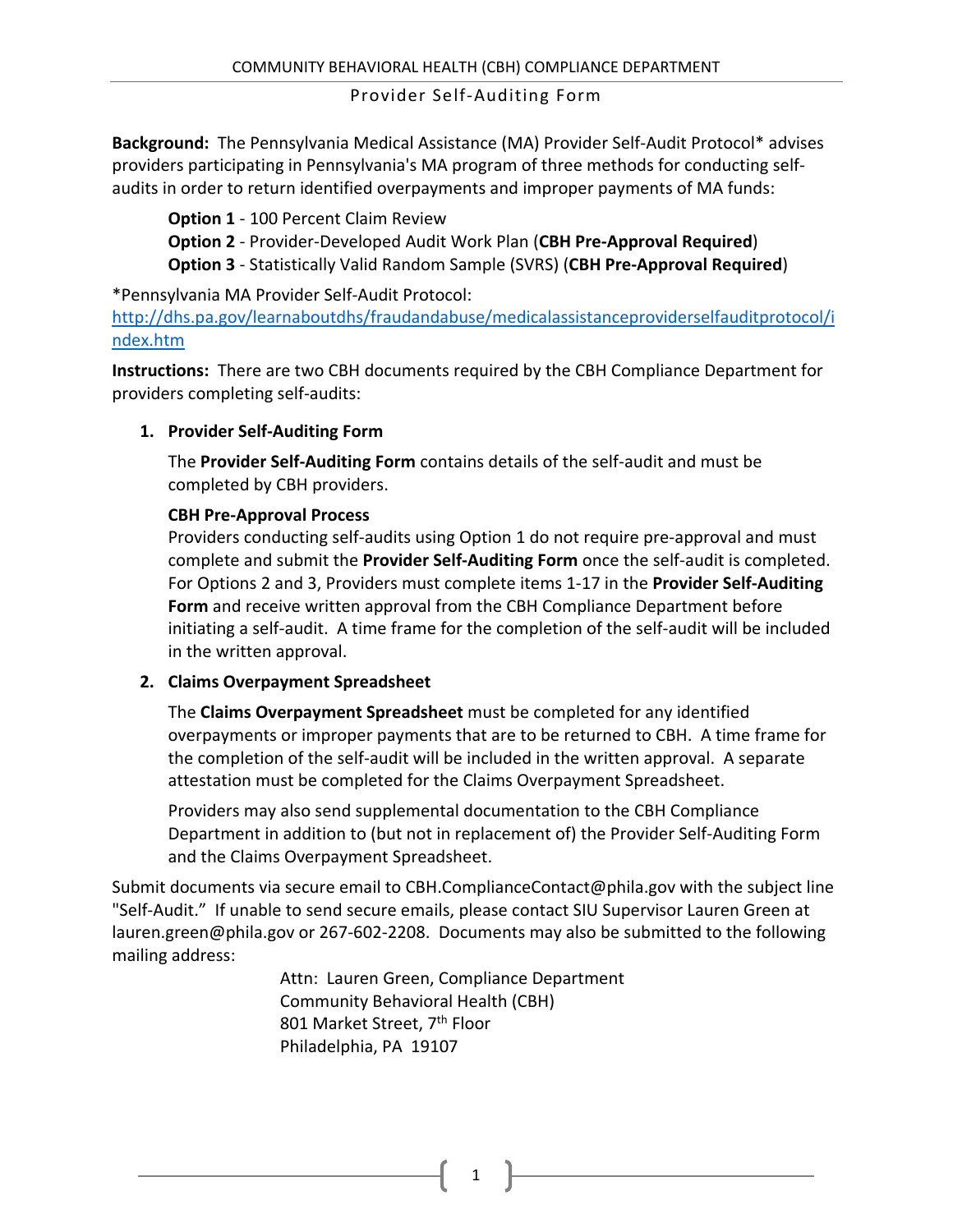### **PROVIDER CONTACT INFORMATION**

|                                                                                                        |  | Begin by clicking once on the first field (e. g. Pick a Date). Tab to the next field. There is a character limit |
|--------------------------------------------------------------------------------------------------------|--|------------------------------------------------------------------------------------------------------------------|
| to each field. If additional space is needed, add content at the end of this document in Question #22. |  |                                                                                                                  |

| Date this Form was Submitted to CBH:                                                                                                      |                                                                              |
|-------------------------------------------------------------------------------------------------------------------------------------------|------------------------------------------------------------------------------|
| <b>Provider Name:</b>                                                                                                                     |                                                                              |
| <b>Provider Medical Assistance</b><br><b>Identification Number (MA ID,</b><br>13-digit number):<br>Additional Space Provided if Necessary |                                                                              |
| <b>Provider Address</b><br>(Address Line 1, Address Line 2,<br>City, State, Zip):                                                         | Address Line 1<br>Address Line 2<br>State<br>City<br>Zip                     |
| <b>Provider Telephone Number:</b>                                                                                                         |                                                                              |
| <b>Name and Title of</b><br><b>Designated Contact Person:</b>                                                                             |                                                                              |
| <b>Contact Information for</b><br><b>Designated Contact Person</b><br>(Telephone 1, Telephone 2,<br><b>Email Address):</b>                | ext.<br>Telephone 1<br>Telephone 2<br><b>Email Address</b>                   |
| <b>Secondary Contact Person</b><br>(Name, Telephone, Email Address):<br>Provide if Necessary                                              | Secondary Contact Person Name<br>ext.<br>Telephone 1<br><b>Email Address</b> |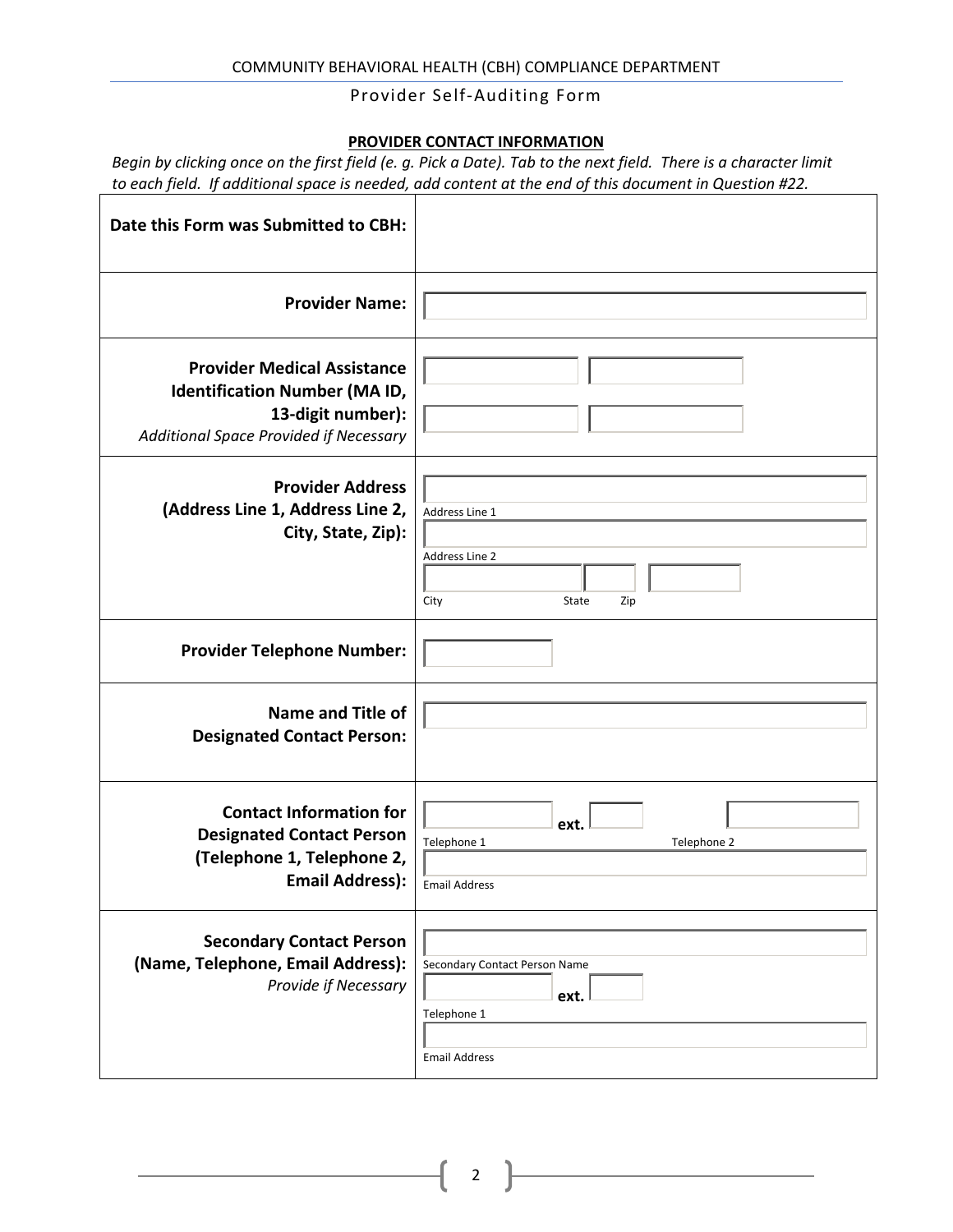### **DISCOVERY**

**Date the concern was identified:** 

**Ϯ͘ Describe the events that prompted the decision to self-audit. Include how the concern was discovered (e. g. routine record review, employee tip, referral from an outside organization):**

**3. Type(s) of service involved:**

**4. Identify if the concern involves specific staff (or contractors), a group of staff persons, a program, a provider site, or if the concern is agency-wide if applicable. Provide Information about specific staff or contractors identified (include full name(s) and license information):**

**5. Specify if this matter is currently under inquiry by a government agency, another BH-MCO, or in active litigation:**

 $3 \quad \}$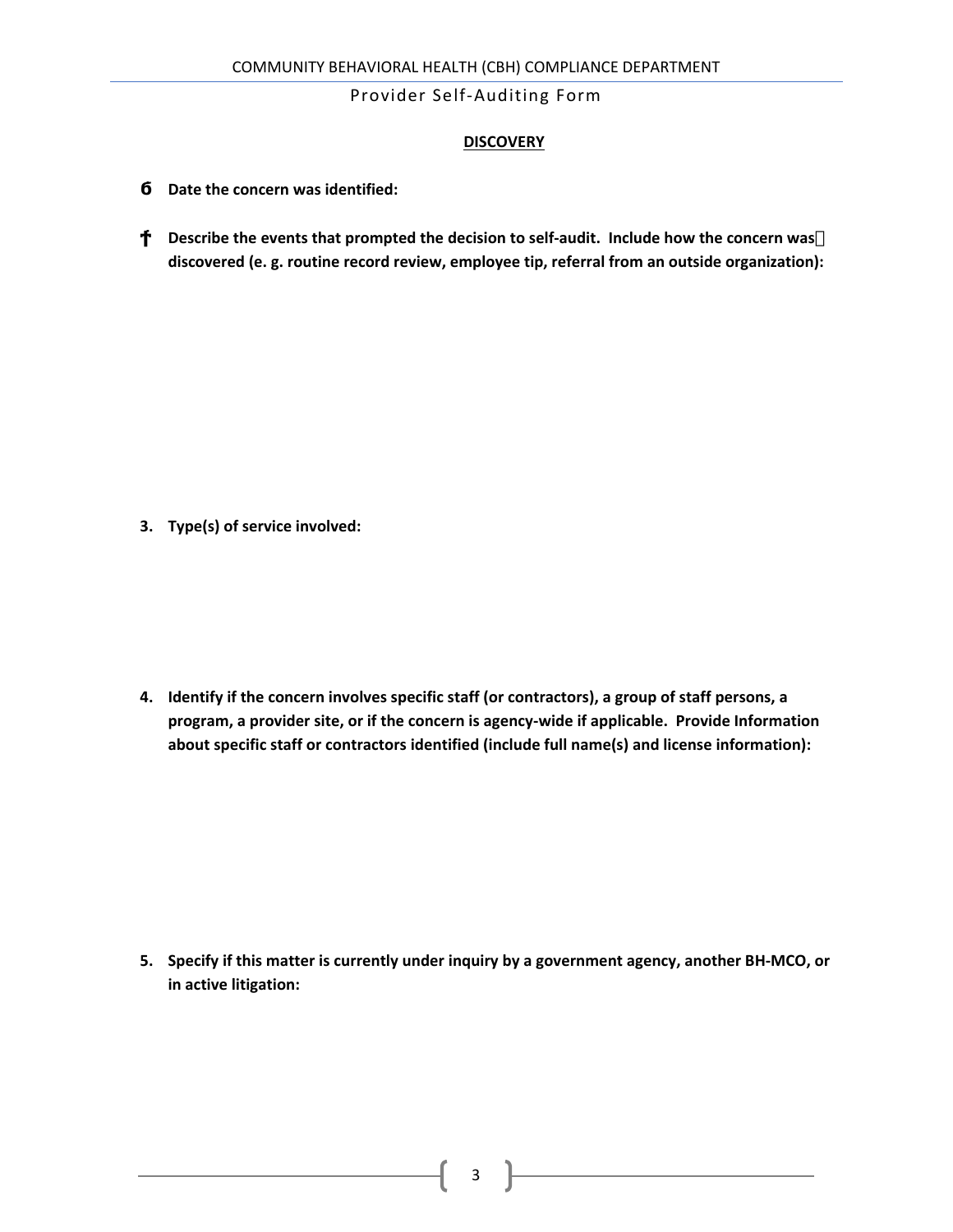### **DISCOVERY (CONTINUED)**

- **6. Method for conducting the self-audit (check one option):**
	- **OPTION 1 100 Percent Claim Review** The Pennsylvania MA Provider Self-Audit Protocol states, "[a] provider may identify actual inappropriate payments by performing a 100 percent review of claims…recommended in cases where a case-by-case review of claims is administratively feasible and cost-effective."
	- **OPTION 2 Provider-Developed Audit Work Plan** The Pennsylvania MA Provider Self-Audit Protocol states, "[w]hen not administratively feasible or cost-effective for the provider to conduct a 100 percent claim review, a provider may identify and project inappropriate payments pursuant to a detailed work plan." **This option requires CBH pre-approval**.
	- $\odot$

**OPTION 3 - Statistically Valid Random Sample (SVRS)** – The Pennsylvania MA Provider Self-Audit Protocol states, "[a] provider may identify and project inappropriate payment amounts by conducting a self-audit in accordance with DHS pre-approved methodology." **This option requires CBH pre-approval.**

# *IF CHOOSING OPTION 1 - 100 PERCENT CLAIM REVIEW, CONTINUE TO QUESTION #18 ON PAGE 7.*

# *IF CHOOSING OPTION 2 - PROVIDER-DEVELOPED AUDIT WORK PLAN OR*

*IF CHOOSING OPTION 3 - STATISTICALLY VALID RANDOM SAMPLE (SVRS) PLEASE CONTINUE WITH QUESTION #7 ON THE NEXT PAGE 5 AND FOLLOW INSTRUCTIONS TO OBTAIN CBH PRE-APPROVAL.*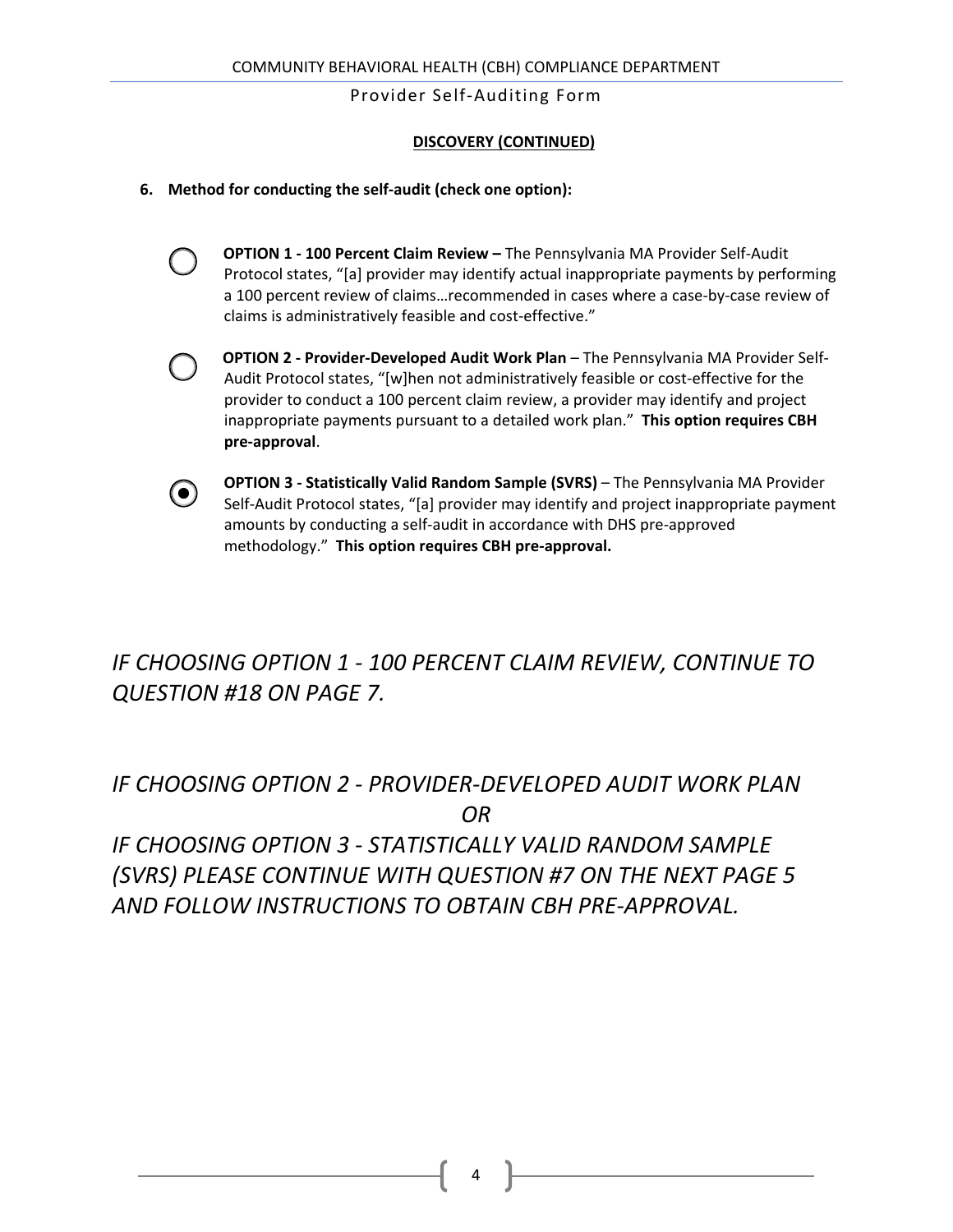### **PROPOSED AUDIT AND SAMPLE DETAILS**

| Dates of service impacted by<br>7.<br>concern (date range):        | 8. Proposed dates of service for the<br>self-audit (date range): |
|--------------------------------------------------------------------|------------------------------------------------------------------|
| 9.<br>Number of clients impacted by<br>concern:                    | 10. Proposed number of clients in sample:                        |
| 11. Number of claim lines impacted by<br>concern (sampling frame): | 12. Proposed number of claim lines in sample:                    |

**13. Provide a description and rationale of proposed self-audit plan (explain why the sampling frame, dates of service, sample size, and audit tool(s) were selected; identify staff involved):**

**14. Name software tool(s) to select sample (if applicable):**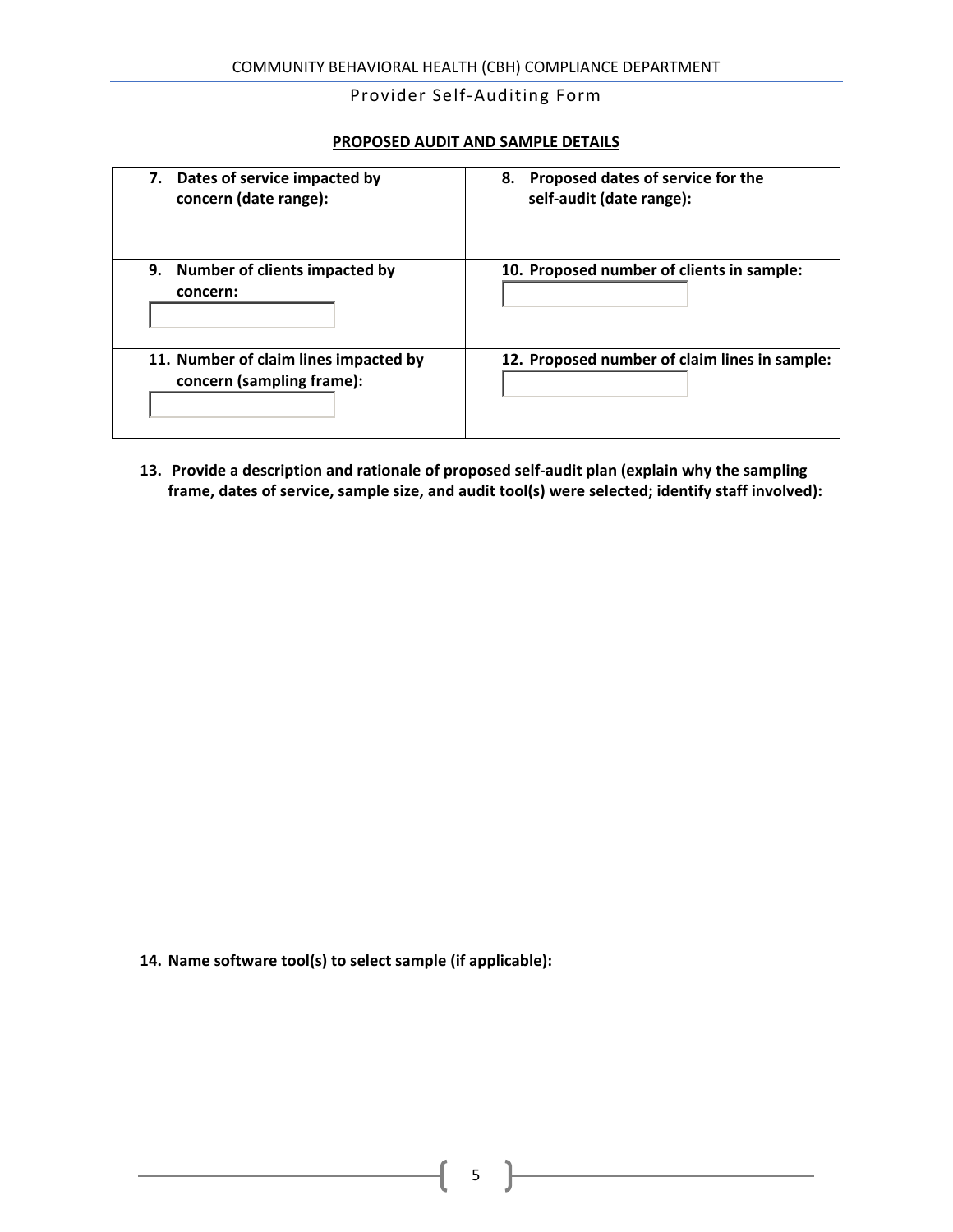### **PROPOSED AUDIT AND SAMPLE DETAILS (CONTINUED)**

**15. CBH may assist the provider in identifying payments that have been made by CBH, developing SVRS, and implementing the self-audit. Identify the type of assistance if needed:**

**16. Identify immediate action taken to reduce the likelihood of reoccurrence (e. g. changes to internal policies and procedures, staffing, training, internal compliance plan):**

**17. Anticipated completion date of self-audit:**

*SUBMIT PAGES 1-6 TO CBH COMPLIANCE FOR PRE-APPROVAL FOR OPTION 2 - PROVIDER-DEVELOPED AUDIT WORK PLAN OR OPTION 3 - STATISTICALLY VALID RANDOM SAMPLE (SVRS).* 

FOLLOWING THE COMPLETION OF THE PROVIDER SELF-AUDIT, SUBMIT *REMAINING PAGES 7-9 TO CBH COMPLIANCE ALONG WITH THE CLAIMS OVERPAYMENT SPREADSHEET.*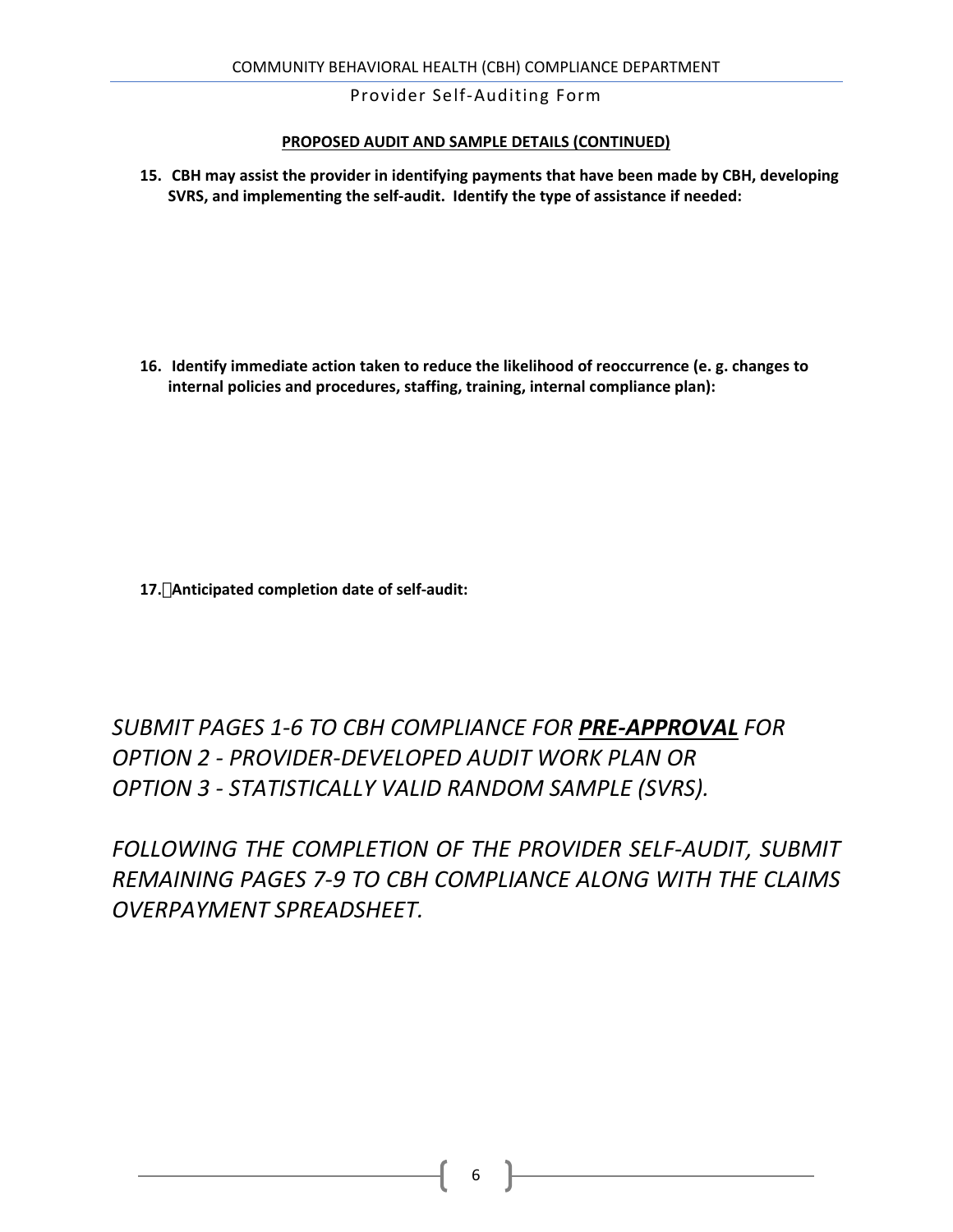### **SELF-AUDIT RESULTS**

**18. List summary of findings (3-7 sentences). Include the overpayment dollar amount to be returned to CBH as a result of the self-audit (if applicable):**

**19. Describe how the sample size was determined. Include dates of service reviewed (date range).** *For providers that submitted an AUDIT WORK PLAN or STATISTICALLY-VALID RANDOM SAMPLE to CBH for pre-approval, identify any changes from the original proposal:*

**20. List service verification methods used (e. g. client surveys, phone calls, staff interviews). Include the number of clients and / or staff contacted or interviewed:**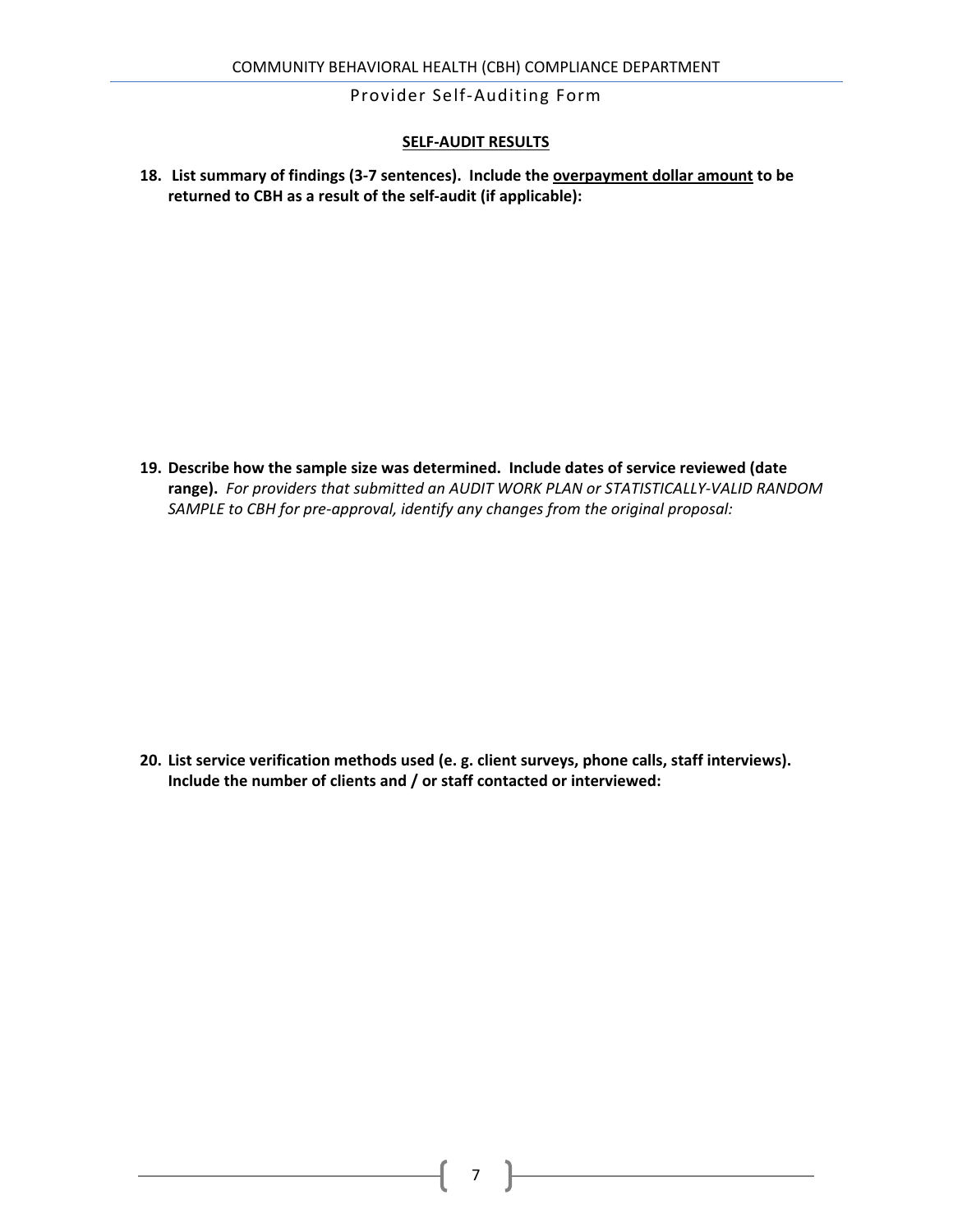### **SELF-AUDIT RESULTS (CONTINUED)**

**21. Identify corrective action taken to reduce the likelihood of reoccurrence (e. g. changes to internal policies and procedures, staffing, training, internal compliance plan). Include HR action applied to any staff or contractor as a result of the self-audit (e. g. termination of employment or contract, notifying staffing agency.** *For providers that submitted an AUDIT WORK PLAN or STATISTICALLY-VALID RANDOM SAMPLE to CBH for pre-approval, identify any changes from the original proposal:*

**22. Additional information:**